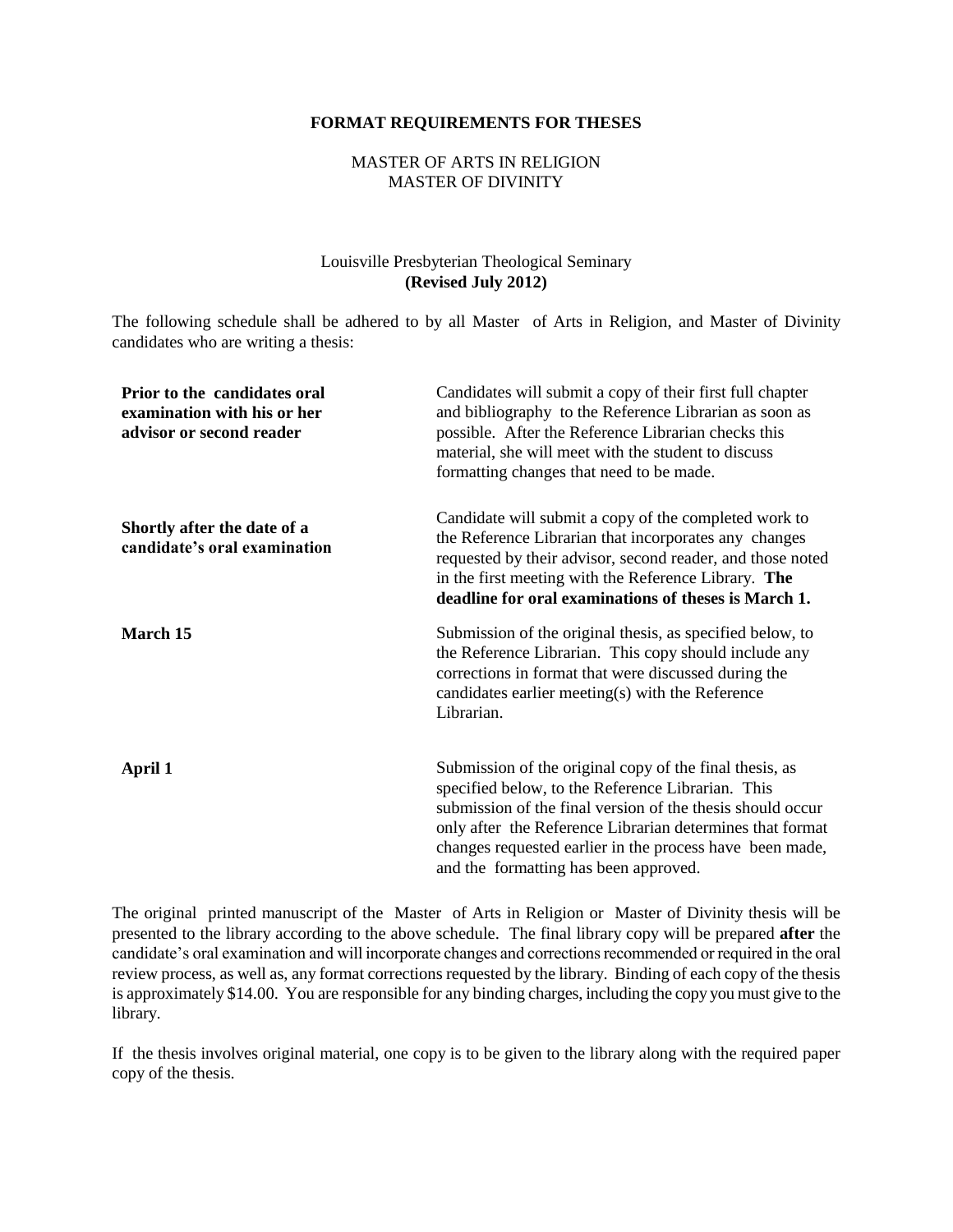The degree of Master of Arts in Religion or Master of Divinity will not be awarded until the Reference Librarian certifies to the Academic Dean that the thesis satisfies the formatting specifications outlined in this document.

#### **Standards for Format**

The thesis of a Master of Arts in Religion or Master of Divinity candidate will follow the guidelines for text structure, punctuation, footnotes, and bibliography styles outlined in the latest edition of one of the following manuals, except, where this document countermands those guidelines. The preferred guide is Kate Turabian's *A Manual for Writers of Term Papers, Theses, and Dissertations.*<sup>1</sup> Turabian is based on the larger *Chicago Manual of Style*. If you can't find an answer to your formatting question in Turabian refer to the latest edition (16th) of the Chicago Manual. $^{2}$ 

An alternate documentation style that may be followed by those in the Marriage and Family Therapy program is that found in the *Publication Manual of the American Psychological Association*, commonly known as APA style.<sup>3</sup> For the convenience of students who choose APA, a less expensive alternative, that offers quick access to the essentials of APA style is the *Concise Rules of APA Style*. 4

#### **Paper**

After the formatting of your thesis has been approved --

The **original copy** of the thesis must be printed on high-quality, durable, 20 pound, 100% rag/cotton content (sometimes called Archival), 8 ½ x 11 inch paper.

There are several sources locally for the kind of paper required for the original copy (in Louisville: Office Depot and Staples). This paper works well for single-sheet feeders on computer printers. You should plan on using a laser or ink-jet, single-sheet feed printer for the original copy.

#### **Formatting**

l

Any easily readable standard font, 12 point size is acceptable, but the same type must be used throughout the report. Script type is not acceptable. Printing should be on one side of the paper only. All textual material should be double-spaced; but lists, long quotations, and the bibliography may be single-spaced within each entry.

The margins for the text of the report should be approximately 1 inch at the top, bottom, and right sides, and  $1\frac{1}{2}$  inch on the left side of the page. The extra  $\frac{1}{2}$  inch on the left is to allow for binding. This  $1\frac{1}{2}$  inch margin on the left is required for all pages, including all tables, charts, or other materials that may require the paper to be landscaped (turned 90 degrees).

The same margin requirements hold for the second copy of the report.

#### **Computer Produced Reports**

Only "letter quality" print will be accepted. "Near letter quality" is not acceptable because reproduction with photocopiers and microfilm is not clear.

<sup>3</sup>*Publication Manual of the American Psychological Association*, 6th ed. (New York: American Psychological Association, 2009).

<sup>&</sup>lt;sup>1</sup>Kate Turabian, *A Manual for Writers of Term Papers, Theses, and Dissertations, 7th ed.* (Chicago: University of Chicago Press, 2007).

<sup>2</sup> *The Chicago Manual of Style,* 16th ed. (Chicago: The University of Chicago Press, 2010).

<sup>4</sup> *Concise Rules of APA Style,* 6th ed. (Washington, D.C.: American Psychological Association, 2010).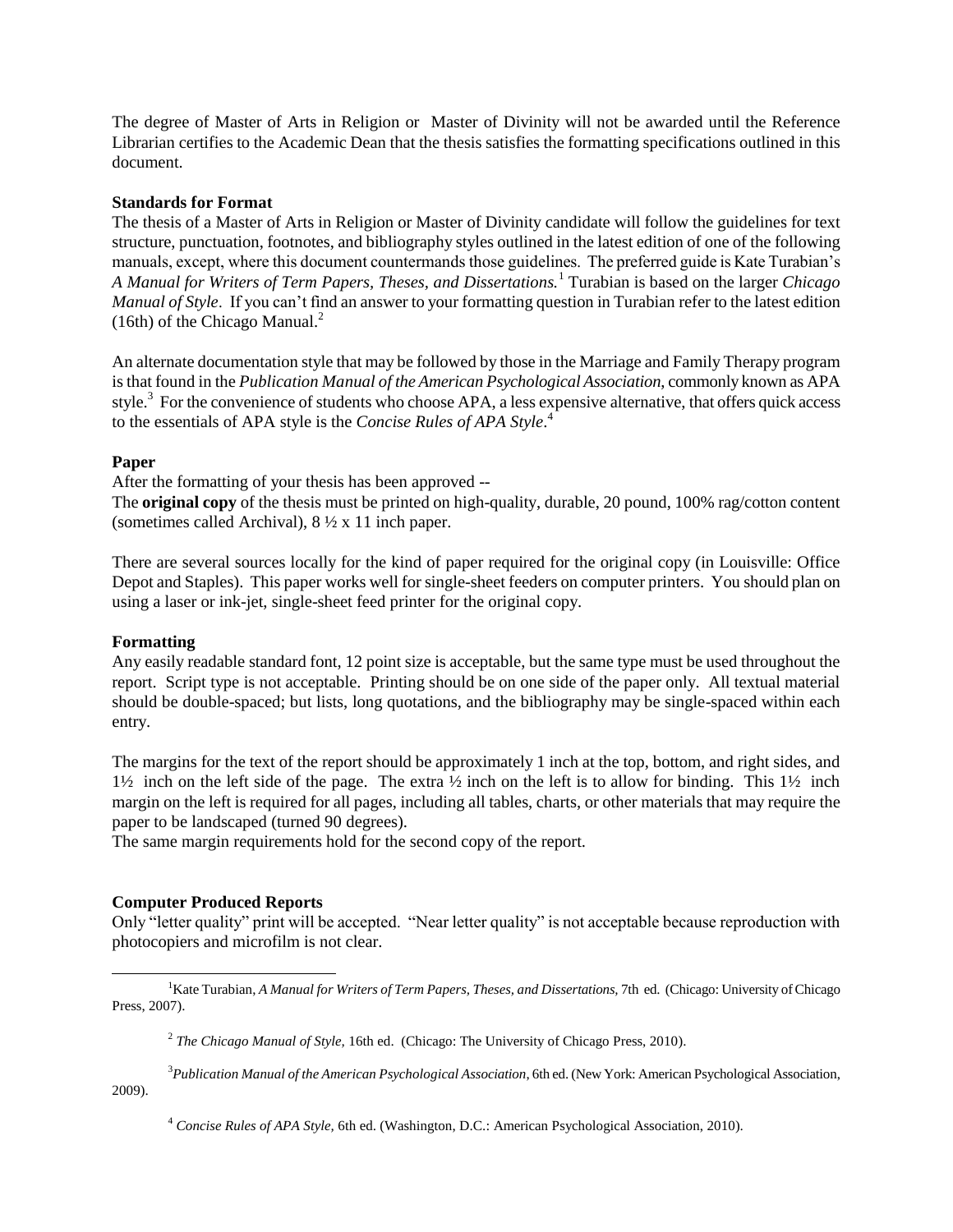Any computer printouts to be submitted as part of the report that are larger than the standard  $8\frac{1}{2} \times 11$  inch page size should be reduced to the standard size paper. The reduced print cannot be smaller than elite type and should be of dark, clear, good quality. Margin requirements hold for such reductions as well.

The primary consideration in selecting a system for word processing should be its ability to produce a finished paper that meets the format requirements for all parts of the paper and presents acceptable print legibility.

If you are planning to use the computers in the Library's Computing Center, you will have access to Microsoft Word.

#### **Corrections**

Corrections of errors, other than by clean erasure, are not acceptable. **Correction fluid must not be** used because it occasionally bleeds or flakes away.

Corrections on photocopies of the report are not acceptable.

## **BINDING**

At the time the final copy is submitted to the Library, a \$14.00 (per copy) binding fee must be paid. This covers the cost of library quality binding of the thesis.

If you would like additional copies of your thesis bound, the cost is an additional \$14.00 for each additional copy.

#### **Order of Pages in Completed Manuscript**

- 1. Title page
- 2. Approval page signed by your two readers
- 3. Dedication (if any)
- 4. Table of contents
- 5. List of illustrations (if any)
- 6. List of tables (if any)
- 7. Acknowledgments (if any)
- 8. List of abbreviations (if any)
- 9. Main body of the project report
- 10. Appendix (if any)
- 11. Bibliography

Examples of the title page, the approval page, the table of contents, chapter headings and placement of subheadings within the text, and the footnotes follow.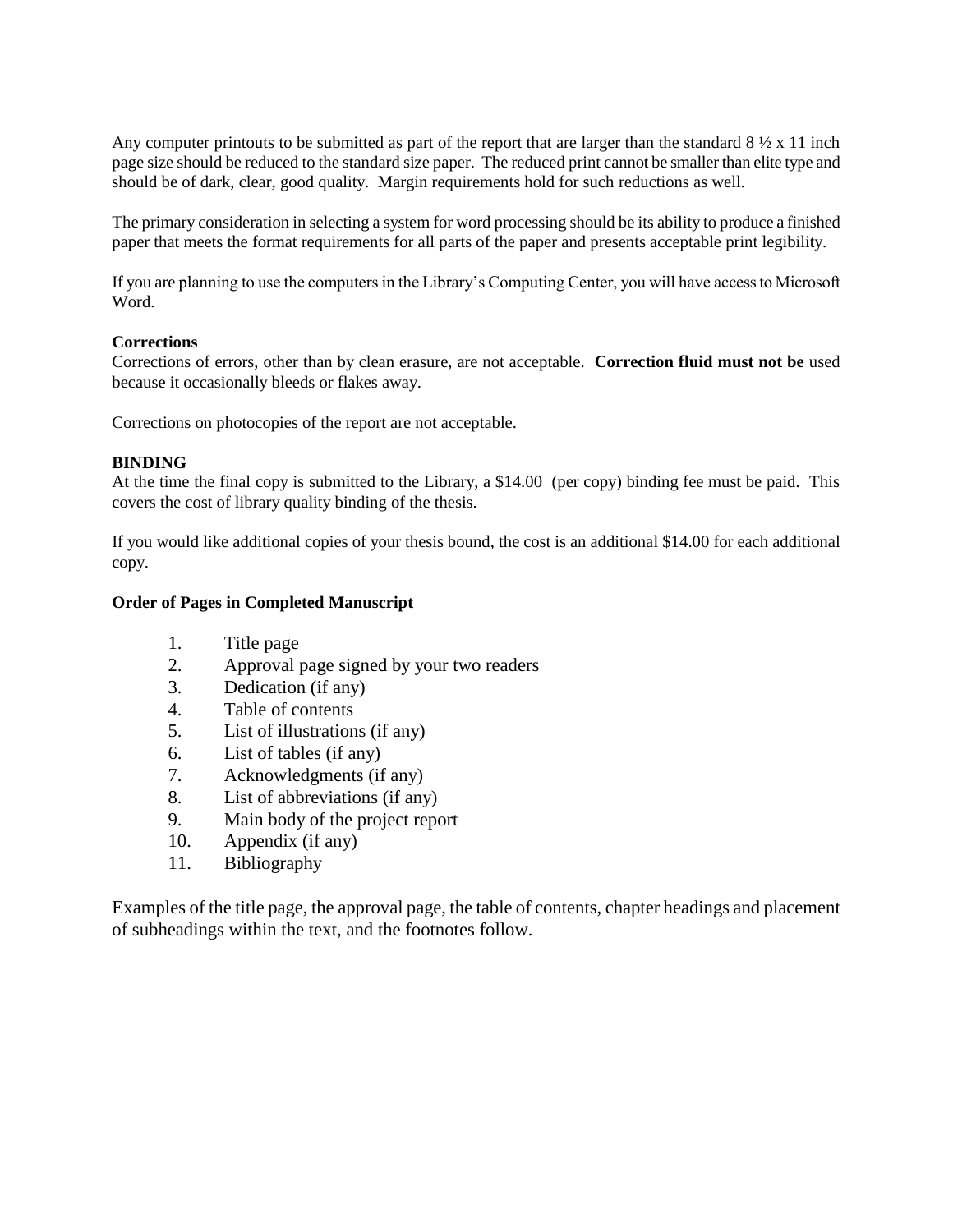# BAPTISM AND APOCALYPTIC IN PAUL

A Thesis

\_\_\_\_\_\_\_\_\_\_\_\_\_\_\_\_\_\_\_\_\_\_\_\_

Presented to

The Faculty of

Louisville Presbyterian Theological Seminary

Louisville, Kentucky

In Partial Fulfillment

\_\_\_\_\_\_\_\_\_\_\_\_\_\_\_\_\_\_\_\_\_\_\_\_

of the Requirements for the Degree

Master of Arts in Religion \*

\_\_\_\_\_\_\_\_\_\_\_\_\_\_\_\_\_\_\_\_\_\_\_\_

by

Richard Pul Tollitson

June 1999

*(This page's margins are 2" top, 1.5" left, 1" bottom, and 1" right. The rest of the information should be centered on the page.)*

\*or Master of Divinity if that is the degree being earned.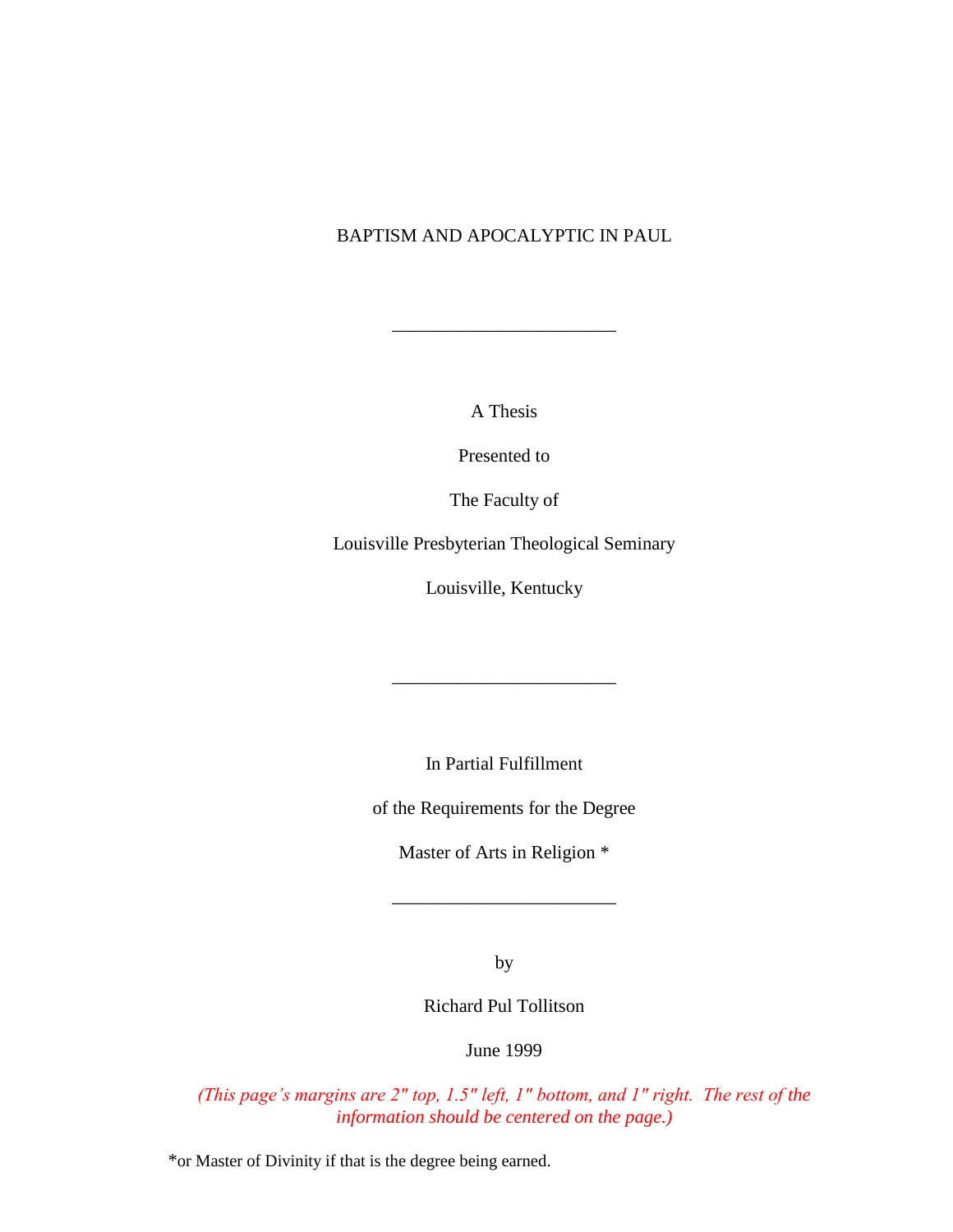The Master of Arts in Religion Thesis\* of (type student's name here) is approved.

*(10 single spaces, write on 10th line)*

Dr. Burton Z. Cooper *(Date Signed)*

\_\_\_\_\_\_\_\_\_\_\_\_\_\_\_\_\_\_\_\_\_\_\_\_\_\_\_\_\_\_\_\_\_\_\_\_\_\_\_\_\_

*(8 single spaces,* write on eighth line)

Dr. Johanna Bos *(Date Signed)*

\_\_\_\_\_\_\_\_\_\_\_\_\_\_\_\_\_\_\_\_\_\_\_\_\_\_\_\_\_\_\_\_\_\_\_\_\_\_\_\_

*(This page's margins are 2" top, 1"bottom, 1.5" left, and 1" right.)*

*\*or Master of Divinity, if that is the degree being earned.*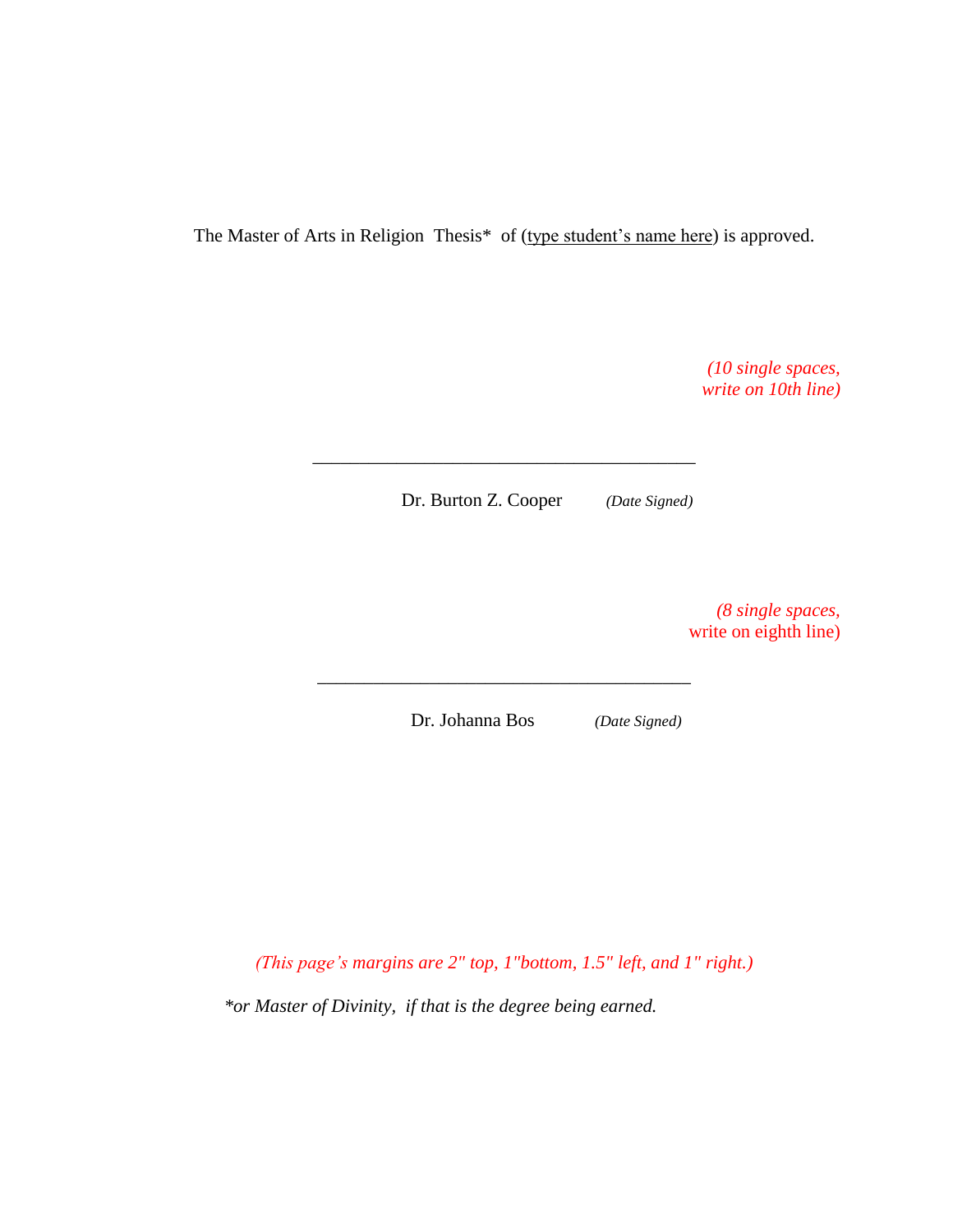*(Sample Page – top margin is 2")*

# TABLE OF CONTENTS

| Chapters     |                                               | Page |
|--------------|-----------------------------------------------|------|
| <b>ONE</b>   | THE PROBLEM AND DEFINITIONS OF TERMS USED1    |      |
|              |                                               |      |
|              |                                               |      |
|              |                                               |      |
|              |                                               |      |
| TWO          | THE RELATION OF THE OLD TESTAMENT AND THE NEW |      |
|              |                                               |      |
|              |                                               |      |
|              |                                               |      |
|              |                                               |      |
|              |                                               |      |
|              |                                               |      |
|              |                                               |      |
|              |                                               |      |
|              |                                               |      |
| <b>THREE</b> |                                               |      |
|              |                                               |      |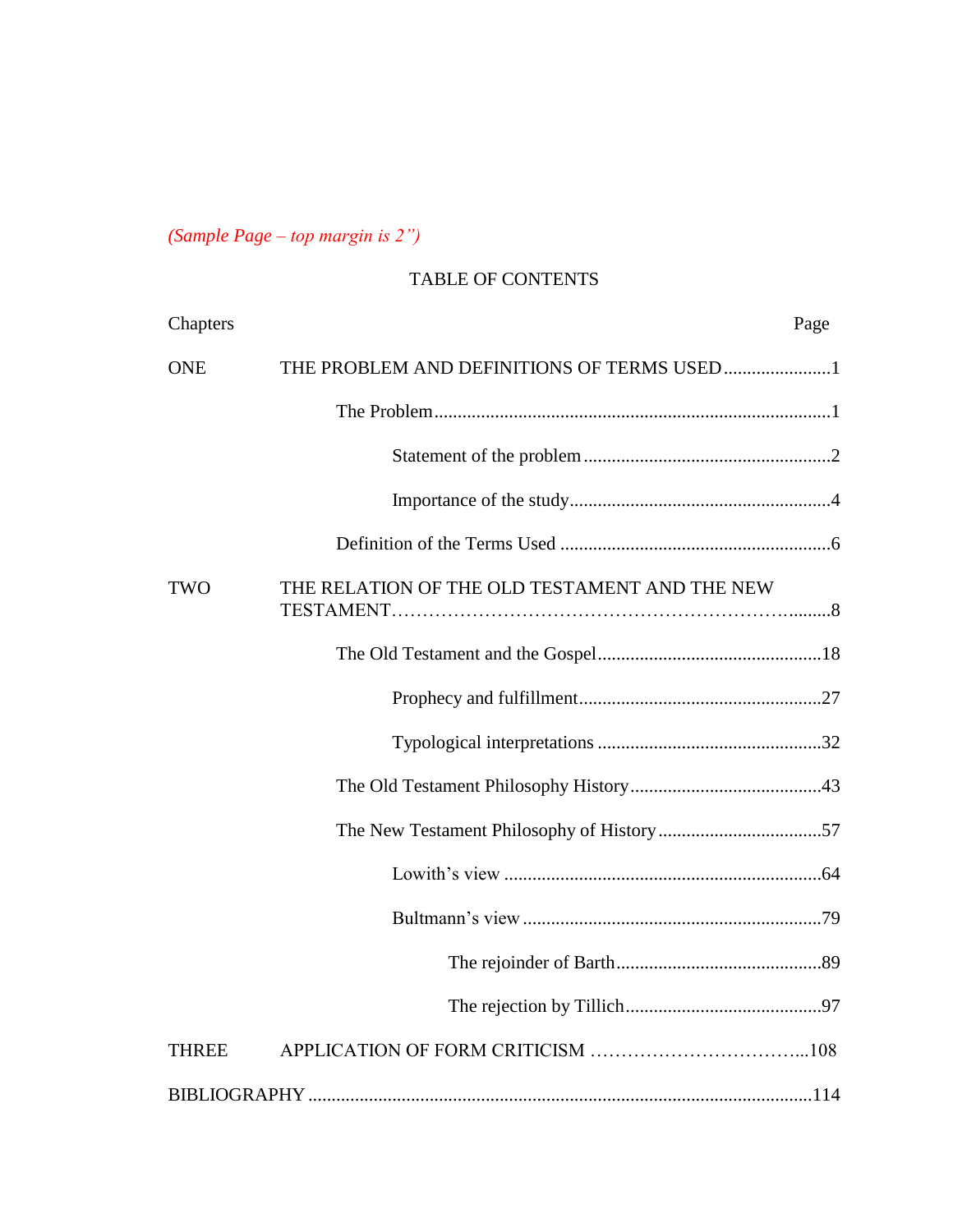*(Sample Page – top margin is 2")*

#### CHAPTER ONE

## THE PROBLEM AND DEFINITION OF TERMS USED

The chapter is the major division of a research paper. Further division of chapters is shown on this page.

## The Problem

The first division of the chapter is indicated by a centered heading, capitalized headline style. The spacing is 3 lines before the heading (type on third line) and double space after the heading. If two headings are together with no text between double space as indicated in the chapter and chapter title.

#### **Statement of the Problem**

The second level division is side heading capitalized headline style. This should be the second division within the chapter in your table of contents.

Third level if needed

The third level if needed is side heading in text type, capitalized sentence style.

Fourth level if needed is a paragraph side head that starts after the usual paragraph indention of six spaces. Only proper nouns and adjectives are capitalized. The underscoring is unbroken. It is a division of the third level.

Paragraphs not introduced by a paragraph side head are begun two spaces down from the previous paragraph. Paragraph side heads are not required for all paragraphs.

If you have more divisions than these basic four, you may follow the divisions as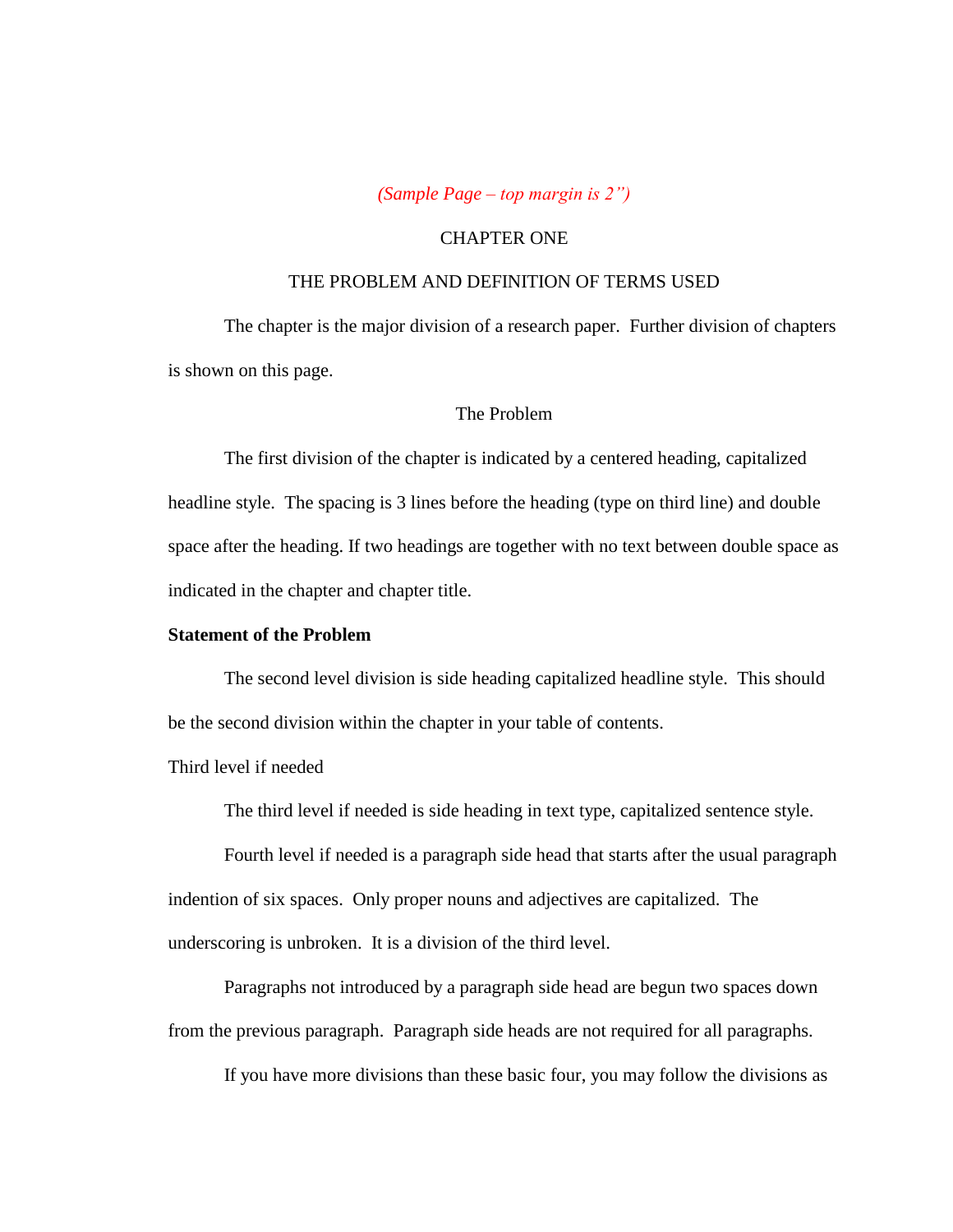# *(Sample Page – top margin is 1")*

set out in *Turabian* or *Chicago of Style manual.*

The second page of the main body of the paper is numbered in the upper right hand corner, one inch (six single spaces, write on the sixth line) from the top of the page. The page number is aligned with the right margin of the typewritten line. The body of the text on the second page and following should begin two single spaces below the page number (on the eighth line). Most word processing programs will perform automated pagination and spacing when the format is correctly set.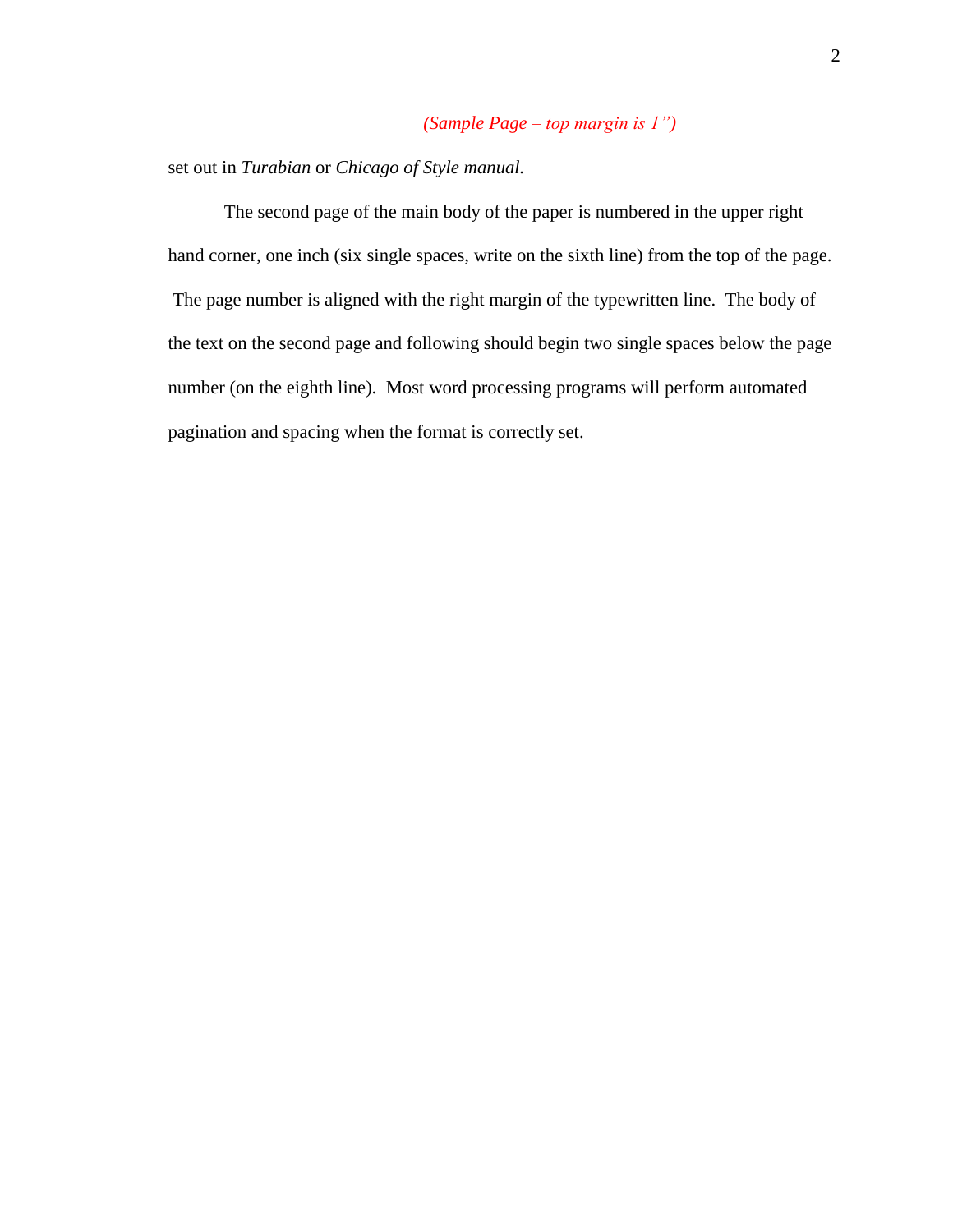Another explanation of the levels of headings used in formatting the project

# **Levels of Headings**

The major levels of headings used by LPTS are formatted as follows:

| CENTERED UPPERCASE HEADING                            | (chapter heading)      |
|-------------------------------------------------------|------------------------|
| Centered, Headline Style                              | (first level heading)  |
| Side Heading, Capitalized Headline Style, Bolded      | (second level heading) |
| Side heading in text type, capitalized sentence style | (third level heading)  |
| Underlined, and indented paragraph side head,         | (fourth level heading) |

(If you have more divisions than these basic four, follow the divisions as set out in *Turabian* or *The Chicago Manual of Style.)*

(Below - an example of chapter using all five levels of headings and the required formatting)

\_\_\_\_\_\_\_\_\_\_\_\_\_\_\_\_\_\_\_\_\_\_\_\_\_\_\_\_\_\_\_\_\_\_\_\_\_\_\_\_\_\_\_\_\_\_\_\_\_\_\_\_\_\_\_\_\_\_\_\_\_\_\_\_\_\_\_\_\_\_\_\_\_\_\_\_\_\_

# CHAPTER ONE

# DEFINING THE PROBLEM

Particular Nuances of the Difficulty Presented in the Problem

## **Rhetorical Analysis**

Language as a barrier to understanding

Deconstructing this barrier